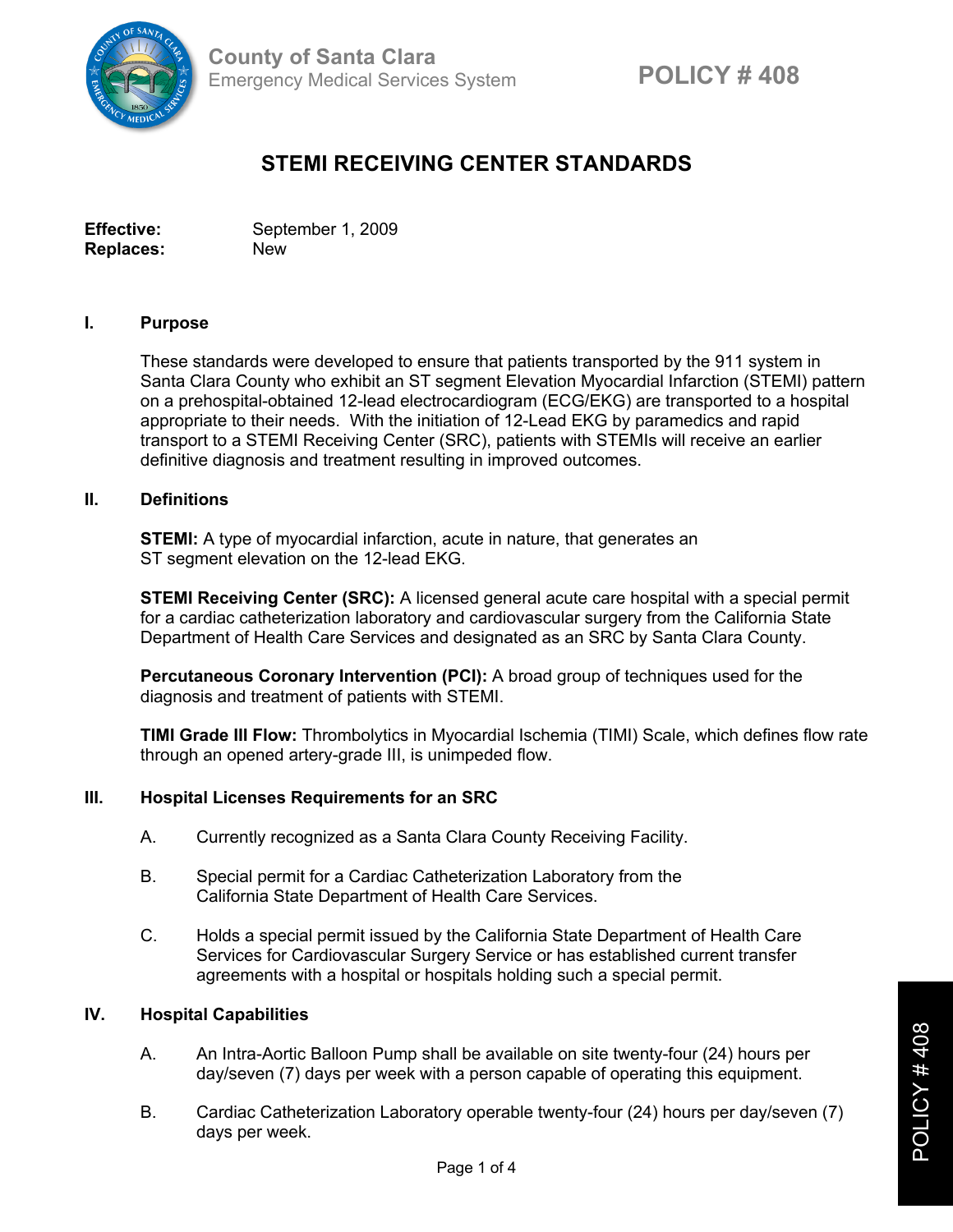

## **V. Personnel**

- A. SRC Medical Director:
	- 1. The SRC shall designate a medical director for the STEMI program who shall be a physician certified by the American Board of Internal Medicine (ABIM) with current ABIM sub-specialty certification in Cardiovascular Disease, and Interventional Cardiology who will ensure compliance with these SRC standards and perform ongoing Quality Improvement (QI) as part of the hospital QI Program.
	- 2. The SRC Medical Director must be a credentialed member of the medical staff with PCI privileges.
- B. SRC Program Manager:

The SRC shall designate a program manager for the STEMI program who shall be a registered nurse with experience in Emergency Medicine or Cardiovascular Care, who shall assist the SRC Medical Director to ensure compliance with these SRC standards and the QI program.

C. Cardiovascular Lab Coordinator:

The SRC shall have a Cardiovascular Lab Coordinator who shall assist the SRC Medical Director and the SRC Program Manager to ensure compliance with these SRC Standards and the QI Program.

D. Physician Consultants:

The SRC shall maintain a daily roster of the following on-call physicians who must be promptly available when a STEMI patient presents to the hospital: Interventional Cardiologists with privileges for PCI and credentialed by the hospital in accordance with the American College of Cardiology/American Heart Association national standards.

E. The SRC will submit a list of Cardiologists with Active PCI privileges to the EMS Agency annually.

## **VI. Clinical Performance Standards**

A. Cardiac Catheterization Laboratory Standards:

The SRC Cardiac Catheterization Lab shall demonstrate evidence of performance of 200 PCI procedures annually.

- B. Interventional Cardiologist Standards:
	- 1. Each interventional cardiologist shall perform a minimum average of seventy-five (75) or more PCI procedures per year.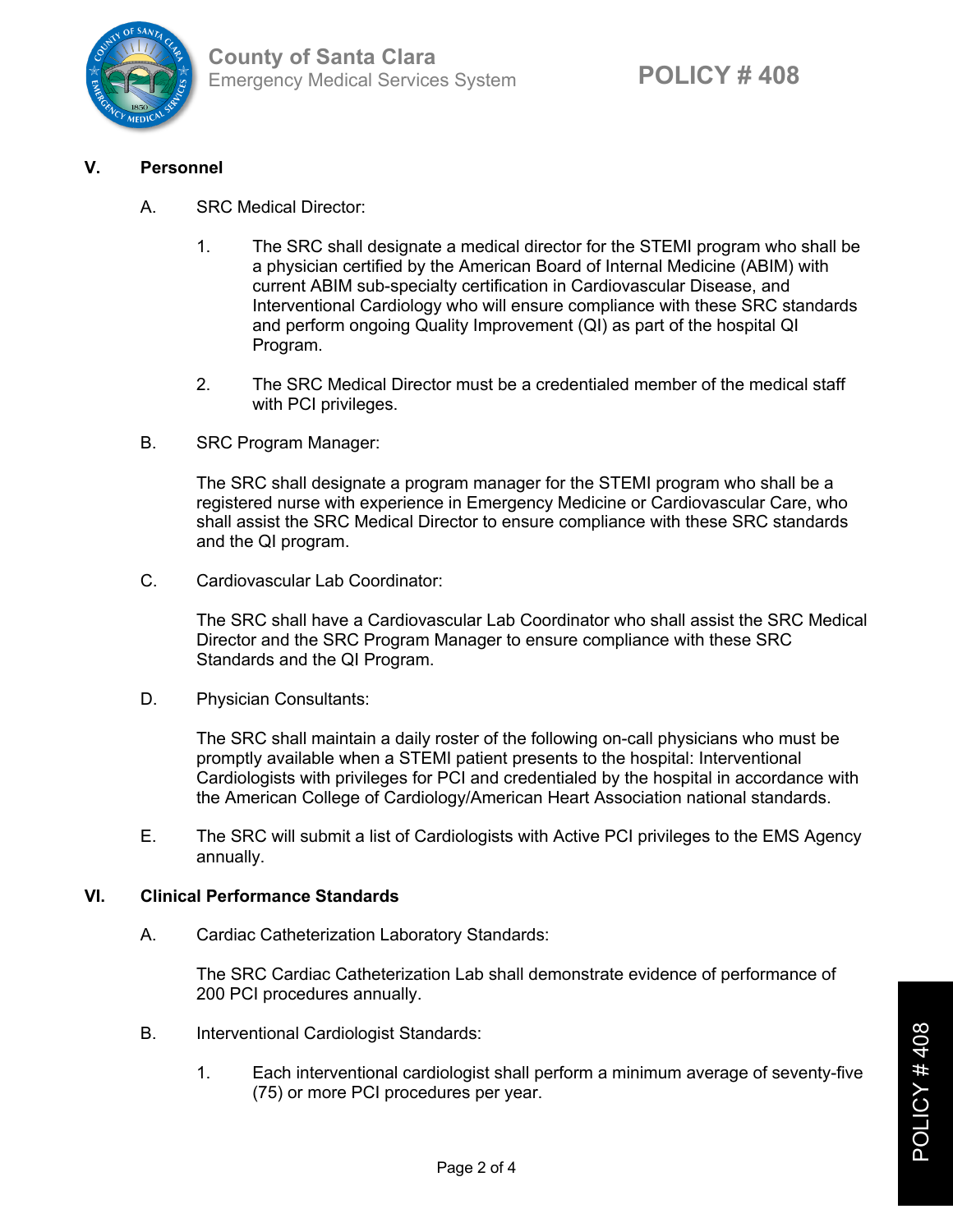

- 2. It is desirable, but not required, that each interventional cardiologist shall have an average of eleven (11) STEMI cases per year.
- 3. There shall be a mentorship program available for those individual practitioners who do not meet the performance standard of seventy-five (75) cases per year.

## **VII. Clinical Process Performance Standard**

- A. Each SRC shall demonstrate door to balloon inflation time of ninety (90) minutes or less in seventy-five percent (75%) of their cases.
- B. The overall goal of the STEMI Care System in Santa Clara County is to achieve first medical contact (performance of the prehospital 12-lead EKG) to balloon inflation of under than ninety (<90) minutes in seventy-five percent (75%) of all cases.

#### **VIII. Policies**

Internal policies shall be developed for the following:

- A. Criteria for patients to receive emergent angiography or emergent fibrinolysis based on physician decisions for individual patients.
- B. Goals to Primary PCI (medical contact to balloon inflation time).

## **IX. Data Collection**

- A. The following data shall be collected on an ongoing basis and provided to the Santa Clara County EMS Agency:
	- 1. Number of patients brought in by prehospital personnel who have a STEMI documented on the prehospital 12-lead EKG.
	- 2. Number of above patients who receive primary PCI.
	- 3. Number of above patients achieving TIMI Grade III flow.
	- 4. Door to balloon inflation time of 911 transported patients.
	- 5. Total number of STEMI admissions (all patients).
	- 6. Total number of PCI procedures (all patients).
- B. The data shall be submitted to the EMS Agency on a monthly basis using the collection tool provided by the EMS Agency.

#### **X. Quality Improvement**

A. An SRC QI program shall be established to review and collect outcome data for STEMI patients with the following criteria: